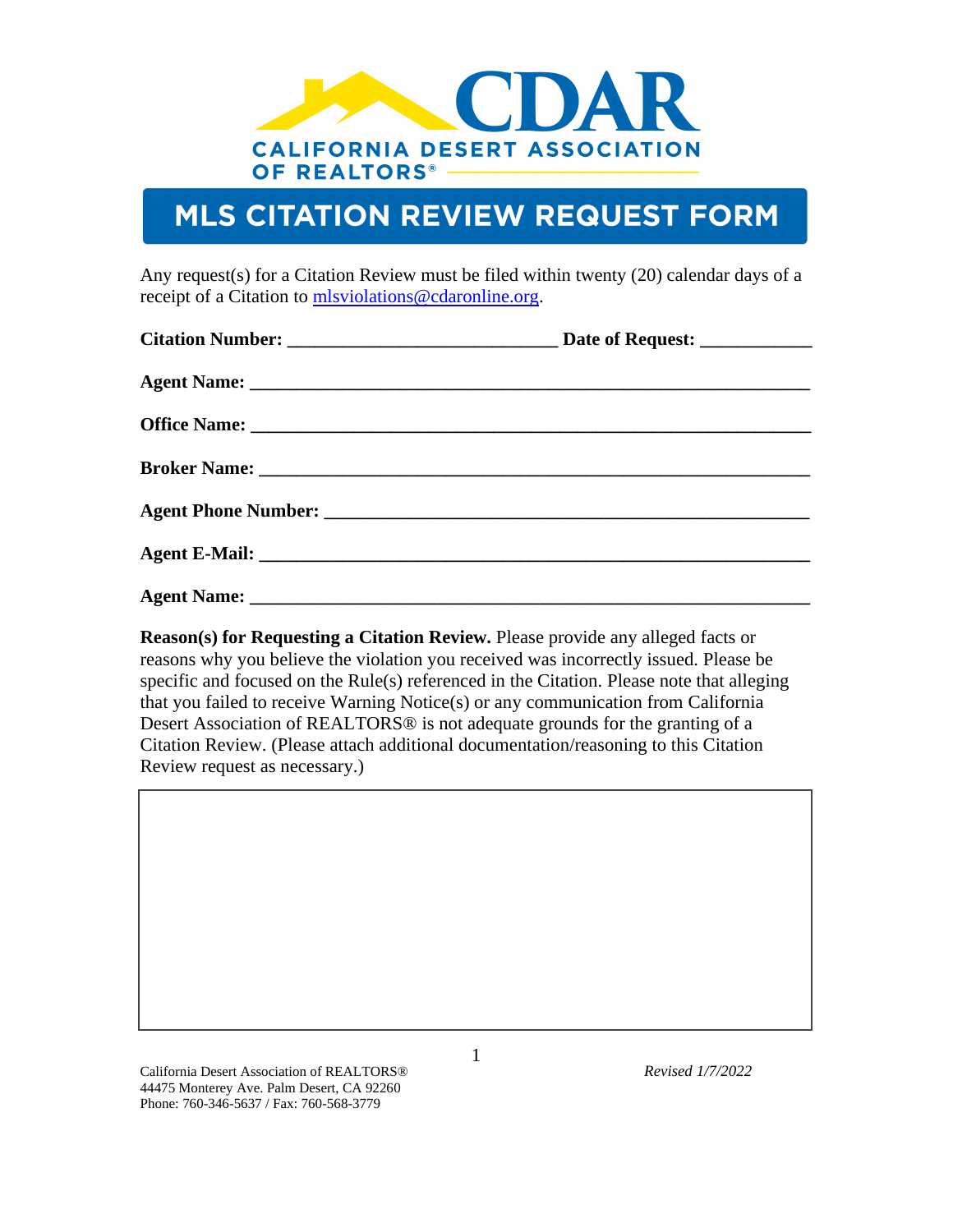## *Please read the following conditions carefully prior to submission of the review request form.*

**1. Disagreement with MLS Citation.** I hereby provide written notice to the California Desert Association of REALTORS® GPS MLS referenced above that I disagree with the MLS Rule violation attributed to my listing and/or me as set forth in my Citation received and acknowledge that I am contesting this violation.

**2. Conditions to Granting a Citation Review.** I understand and agree that I must fill out this entire form to receive a Citation Review. I understand and agree that I must correct any alleged MLS Rule violation(s) identified in my Citation received for my request to be valid. I authorize and instruct the California Desert Association of REALTORS® GPS MLS to remove the listing that is the subject of my received Citation if I fail to correct the subject MLS Rule violation(s) within two (2) business days of submission of this Citation Review.

**3. Submission of Citation Review.** By submitting my request, I represent that I have read the subject Citation Notice, and that I am submitting this form no later than twenty (20) calendar days from the Citation date, per the California Desert Association of REALTORS® GPS MLS Citation Policy. I understand and agree that if my Citation Request is submitted following the twenty (20) day deadline noted on the Citation Notice, the California Desert Association of REALTORS® GPS MLS has the right to deny my Citation Request and the fine initially assessed will be due immediately to prevent the suspension of my MLS services.

**4. Confirmation of Review Process.** I have read and understand the Citation Review process as set forth in paragraph 6 of the California Desert Association of REALTORS® GPS MLS Citation Policy. I understand that I have the right to a hearing as outlined in the California Desert Association of REALTORS® GPS MLS Citation Policy, and unless I request a full hearing by choosing that option on the last page of this form, my Citation Review request will **not** go to a full evidentiary Hearing.

**5. Sanction and Disciplinary Guidelines.** I understand and agree that if this Citation Request proceeds to a Committee Review or Hearing, I will be bound by the procedures, fines, and discipline guidelines set forth in the Manual. I understand and agree that I will be bound by any final determination or penalty made on this Request by the California Desert Association of REALTORS® designated Committee, Hearing Panel, or other applicable oversight body.

**6. \$100 Citation Review Fee.** I understand and agree that the decision on my Citation Request will be made by the California Desert Association of REALTORS® designated Committee, by way of an official review by the Committee or other applicable oversight process put in place by the California Desert Association of REALTORS®. I understand and agree that if the California Desert Association of REALTORS® renders a decision finding that I violated any MLS rule, I will be assessed a \$100 Citation Review Fee, which will be an additional cost above and beyond any Citation fine amount or other discipline assessed in the decision. I understand that unless and until a decision as